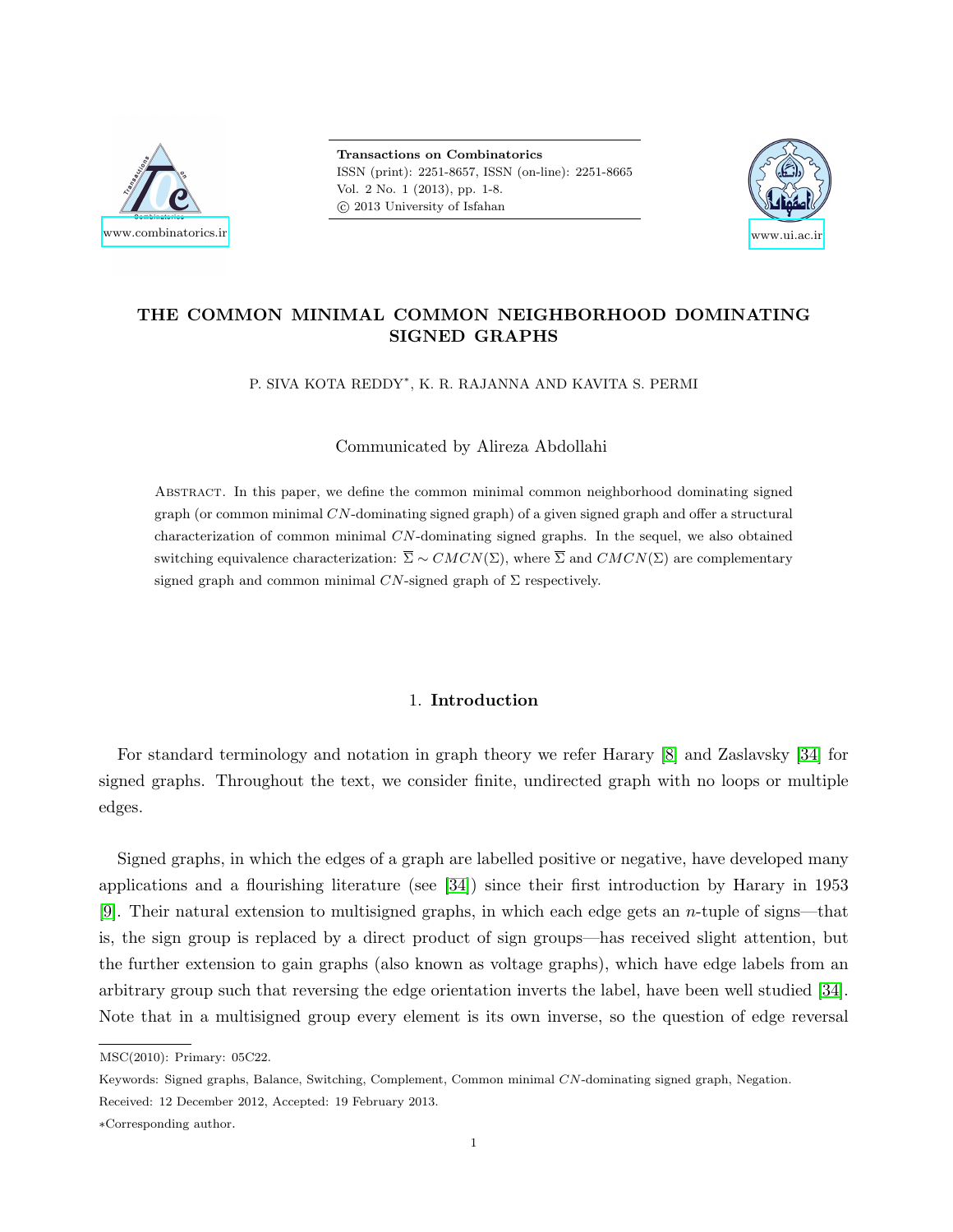does not arise with multisigned graphs.

A signed graph  $\Sigma = (\Gamma, \sigma)$  is a graph  $\Gamma = (V, E)$  together with a function  $\sigma : E \to \{+, -\}$ , which associates each edge with the sign + or -. In such a signed graph, a subset A of  $E(\Gamma)$  is said to be positive if it contains an even number of negative edges, otherwise is said to be *negative*. A signed graph  $\Sigma = (\Gamma, \sigma)$  is balanced [\[9\]](#page-5-1) if in every cycle the product of the edge signs is positive.  $\Sigma$  is antibalanced [\[10\]](#page-5-2) if in every even (odd) cycle the product of the edge signs is positive (resp., negative); equivalently, the negated signed graph  $-\Sigma = (\Gamma, -\sigma)$  is balanced. A marking of  $\Sigma$  is a function  $\mu : V(\Gamma) \to \{+, -\}.$ Given a signed graph  $\Sigma$  one can easily define a marking  $\mu$  of  $\Sigma$  as follows: For any vertex  $v \in V(\Sigma)$ ,

$$
\mu(v) = \prod_{uv \in E(\Sigma)} \sigma(uv),
$$

the marking  $\mu$  of  $\Sigma$  is called *canonical marking* of  $\Sigma$ . In a signed graph  $\Sigma = (\Gamma, \sigma)$ , for any  $A \subseteq E(\Gamma)$ the *sign*  $\sigma(A)$  is the product of the signs on the edges of A.

The following are the fundamental results about balance, the second being a more advanced form of the first. Note that in a bipartition of a set,  $V = V_1 \cup V_2$ , the disjoint subsets may be empty.

**Proposition 1.1.** A signed graph  $\Sigma$  is balanced if and only if either of the following equivalent conditions is satisfied:

- (i): Its vertex set has a bipartition  $V = V_1 \cup V_2$  such that every positive edge joins vertices in  $V_1$ or in  $V_2$ , and every negative edge joins a vertex in  $V_1$  and a vertex in  $V_2$  (Harary [\[9\]](#page-5-1)).
- (ii): There exists a marking  $\mu$  of its vertices such that each edge uv in  $\Gamma$  satisfies  $\sigma(uv)$  =  $\mu(u)\mu(v)$ . (Sampathkumar [\[15\]](#page-6-1)).

Let  $\Sigma = (\Gamma, \sigma)$  be a signed graph. Complement of  $\Sigma$  is a signed graph  $\overline{\Sigma} = (\overline{\Gamma}, \sigma')$ , where for any edge  $e = uv \in \overline{\Gamma}$ ,  $\sigma'(uv) = \mu(u)\mu(v)$ . Clearly,  $\overline{\Sigma}$  as defined here is a balanced signed graph due to Proposition1. For more new notions on signed graphs refer the papers ([\[12,](#page-6-2) [13,](#page-6-3) [16,](#page-6-4) [17\]](#page-6-5), [\[19\]](#page-6-6)-[\[30\]](#page-6-7)).

The idea of switching a signed graph was introduced in [\[1\]](#page-5-3) in connection with structural analysis of social behavior and also its deeper mathematical aspects, significance and connections may be found in [\[34\]](#page-6-0).

If  $\mu : V(\Gamma) \to \{+, -\}$  is switching function, then switching of the signed graph  $\Sigma = (\Gamma, \sigma)$  by  $\mu$ means changing  $\sigma$  to  $\sigma^{\mu}$  defined by:

$$
\sigma^{\mu} = \mu(u)\sigma(uv)\mu(v).
$$

The signed graph obtained in this way is denoted by  $\Sigma^{\mu}$  and is called  $\mu$ -switched signed graph or just switched signed graph. Two signed graphs  $\Sigma_1 = (\Gamma_1, \sigma_1)$  and  $\Sigma_2 = (\Gamma_2, \sigma_2)$  are said to be isomorphic, written as  $\Sigma_1 \cong \Sigma_2$  if there exists a graph isomorphism  $f : \Gamma_1 \to \Gamma_2$  (that is a bijection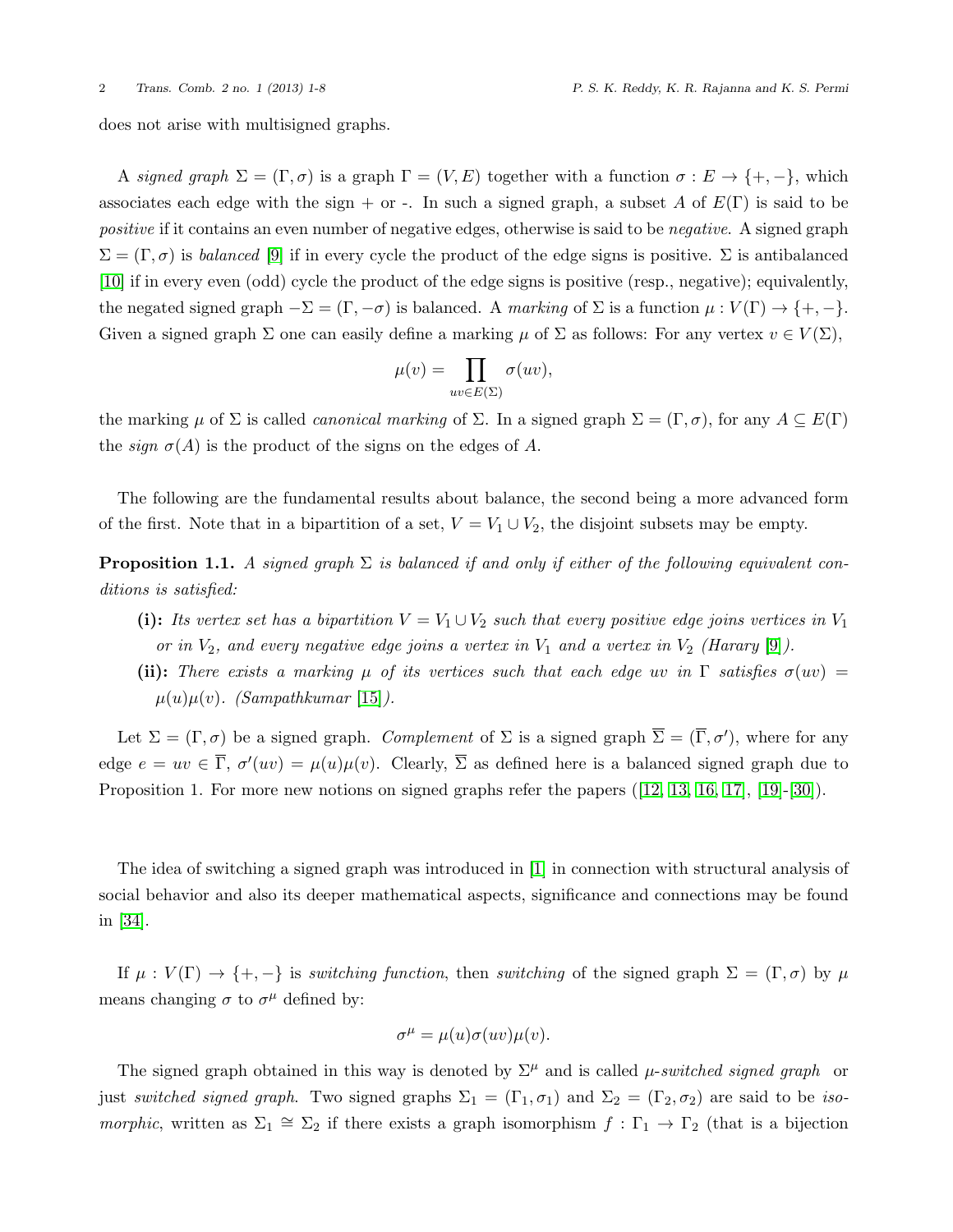$f: V(\Gamma_1) \to V(\Gamma_2)$  such that if uv is an edge in  $\Gamma_1$  then  $f(u)f(v)$  is an edge in  $\Gamma_2$ ) such that for any edge  $e \in E(\Gamma_1)$ ,  $\sigma(e) = \sigma'(f(e))$ . Further a signed graph  $\Sigma_1 = (\Gamma_1, \sigma_1)$  switches to a signed graph  $\Sigma_2 = (\Gamma_2, \sigma_2)$  (or that  $\Sigma_1$  and  $\Sigma_2$  are *switching equivalent*) written  $\Sigma_1 \sim \Sigma_2$ , whenever there exists a marking  $\mu$  of  $\Sigma_1$  such that  $\Sigma_1^{\mu} \cong \Sigma_2$ . Note that  $\Sigma_1 \sim \Sigma_2$  implies that  $\Gamma_1 \cong \Gamma_2$ , since the definition of switching does not involve change of adjacencies in the underlying graphs of the respective signed graphs.

Two signed graphs  $\Sigma_1 = (\Gamma_1, \sigma_1)$  and  $\Sigma_2 = (\Gamma_2, \sigma_2)$  are said to be *weakly isomorphic* (see [\[31\]](#page-6-8)) or cycle isomorphic (see [\[33\]](#page-6-9)) if there exists an isomorphism  $\phi : \Gamma_1 \to \Gamma_2$  such that the sign of every cycle Z in  $\Sigma_1$  equals to the sign of  $\phi(Z)$  in  $\Sigma_2$ . The following result is well known (See [\[33\]](#page-6-9)):

**Proposition 1.2.** (T. Zaslavsky [\[33\]](#page-6-9)) Two signed graphs  $\Sigma_1$  and  $\Sigma_2$  with the same underlying graph are switching equivalent if and only if they are cycle isomorphic.

In [\[18\]](#page-6-10), the authors introduced the switching and cycle isomorphism for signed digraphs.

### 2. Common Minimal Common Neighborhood Dominating Signed Graphs

Mathematical study of domination in graphs began around 1960, there are some references to domination-related problems about 100 years prior. In 1862, de Jaenisch [\[6\]](#page-5-4) attempted to determine the minimum number of queens required to cover an  $n \times n$  chess board. In 1892, W. W. Rouse Ball [\[14\]](#page-6-11) reported three basic types of problems that chess players studied during that time.

The study of domination in graphs was further developed in the late 1950s and 1960s, beginning with Berge [\[4\]](#page-5-5) in 1958. Berge wrote a book on graph theory, in which he introduced the "coefficient" of external stability", which is now known as the domination number of a graph. Oystein Ore [\[11\]](#page-5-6) introduced the terms "dominating set" and "domination number" in his book on graph theory which was published in 1962. The problems described above were studied in more detail around 1964 by brothers Yaglom and Yaglom [\[32\]](#page-6-12). Their studies resulted in solutions to some of these problems for rooks, knights, kings, and bishops. A decade later, Cockayne and Hedetniemi [\[5\]](#page-5-7) published a survey paper, in which the notation  $\gamma(\Gamma)$  was first used for the domination number of a graph Γ. Since this paper was published, domination in graphs has been studied extensively and several additional research papers have been published on this topic.

Let  $\Gamma = (V, E)$  be a graph. A set  $D \subseteq V$  is a dominating set of  $\Gamma$ , if every vertex in  $V - D$  is adjacent to some vertex in D. A dominating set D of  $\Gamma$  is minimal, if for any vertex  $v \in D$ ,  $D - \{v\}$ is not a dominating set of  $\Gamma$  (See, Ore [\[11\]](#page-5-6)).

Let  $\Gamma$  be simple graph with vertex set  $V(\Gamma) = \{v_1, v_2, \dots, v_n\}$ . For  $i \neq j$ , the common neighborhood of the vertices  $v_i$  and  $v_j$  is the set of vertices different from  $v_i$  and  $v_j$  which are adjacent to both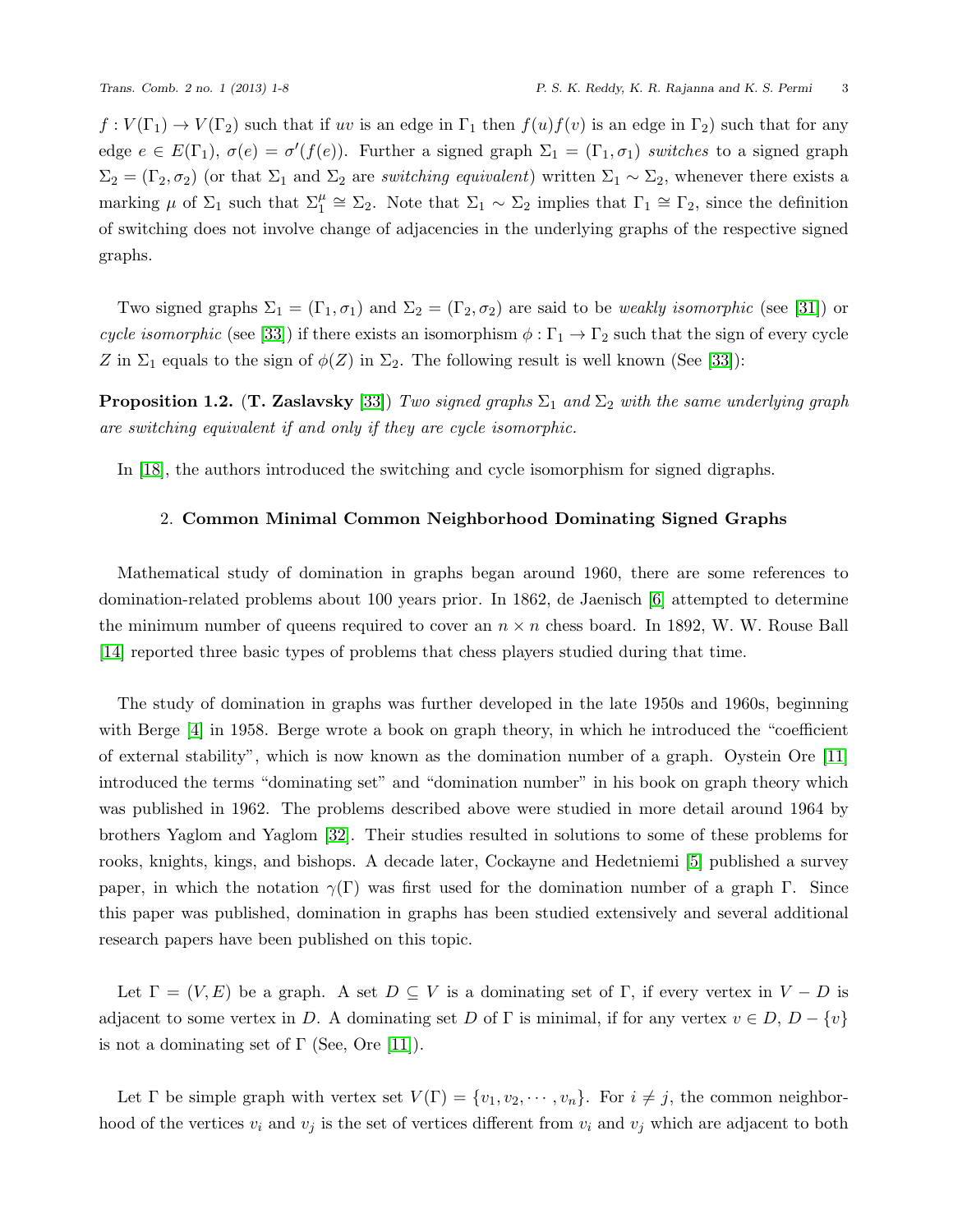$v_i$  and  $v_j$  and is denoted by  $\Upsilon(v_i, v_j)$ . Further, a subset D of V is called the *common neighborhood* dominating set (or CN-dominating set) if every  $v \in V - D$  there exists a vertex  $u \in D$  such that  $uv \in E(\Gamma)$  and  $|\Upsilon(u, v)| \geq 1$ , where  $|\Upsilon(u, v)|$  is the number of common neighborhoods between u and v. This concept was introduced by Alwardi et al. [\[2\]](#page-5-8).

A common neighborhood dominating set D is said to be minimal common neighborhood dominating set if no proper subset of D is common neighborhood dominating set (see [\[2\]](#page-5-8)).

Alwardi and Soner [\[3\]](#page-5-9) introduced a new class of intersection graphs in the field of domination theory. The commonality minimal CN-dominating graph is denoted by  $CMCN(\Gamma)$  is the graph which has the same vertex set as  $\Gamma$  with two vertices are adjacent if and only if there exist minimal CN-dominating in  $\Gamma$  containing them.

Motivated by the existing definition of complement of a signed graph, we extend the notion of common minimal CN-dominating graphs to signed graphs as follows: The common minimal CNdominating signed graph  $CMCN(\Sigma)$  of a signed graph  $\Sigma = (\Gamma, \sigma)$  is a signed graph whose underlying graph is  $CMCN(\Gamma)$  and sign of any edge uv in  $CMCN(\Sigma)$  is  $\mu(u)\mu(v)$ , where  $\mu$  is the canonical marking of Σ. Further, a signed graph  $\Sigma = (\Gamma, \sigma)$  is called common minimal CN-dominating signed graph, if  $\Sigma \cong \text{CMCN}(\Sigma')$  for some signed graph  $\Sigma'$ . In the following section, we shall present a characterization of common minimal CN-dominating signed graphs. The purpose of this paper is to initiate a study of this notion.

We now gives a straightforward, yet interesting, property of common minimal CN-dominating signed graphs.

**Proposition 2.1.** For any signed graph  $\Sigma = (\Gamma, \sigma)$ , its common minimal CN-dominating signed graph  $CMCN(\Sigma)$  is balanced.

Proof. Since sign of any edge uv in  $CMCN(\Sigma)$  is  $\mu(u)\mu(v)$ , where  $\mu$  is the canonical marking of  $\Sigma$ , by Proposition 1.1,  $CMCN(\Sigma)$  is balanced.

For any positive integer k, the  $k^{th}$  iterated common minimal CN-dominating signed graph  $CMCN(\Sigma)$ of  $\Sigma$  is defined as follows:

$$
CMCN^{0}(\Sigma) = \Sigma, CMCN^{k}(\Sigma) = CMCN(CMCN^{k-1}(\Sigma))
$$

**Corollary 2.2.** For any signed graph  $\Sigma = (\Gamma, \sigma)$  and any positive integer k,  $CMCN^k(\Sigma)$  is balanced.

In [\[3\]](#page-5-9), the authors characterized graphs for which  $CMCN(\Gamma) \cong \overline{\Gamma}$ .

## Proposition 2.3. (Anwar Alwardi et al. [\[3\]](#page-5-9))

For any graph  $\Gamma = (V, E)$ ,  $CMCN(\Gamma) \cong \overline{\Gamma}$  if and only if every minimal CN-dominating set of  $\Gamma$  is independent.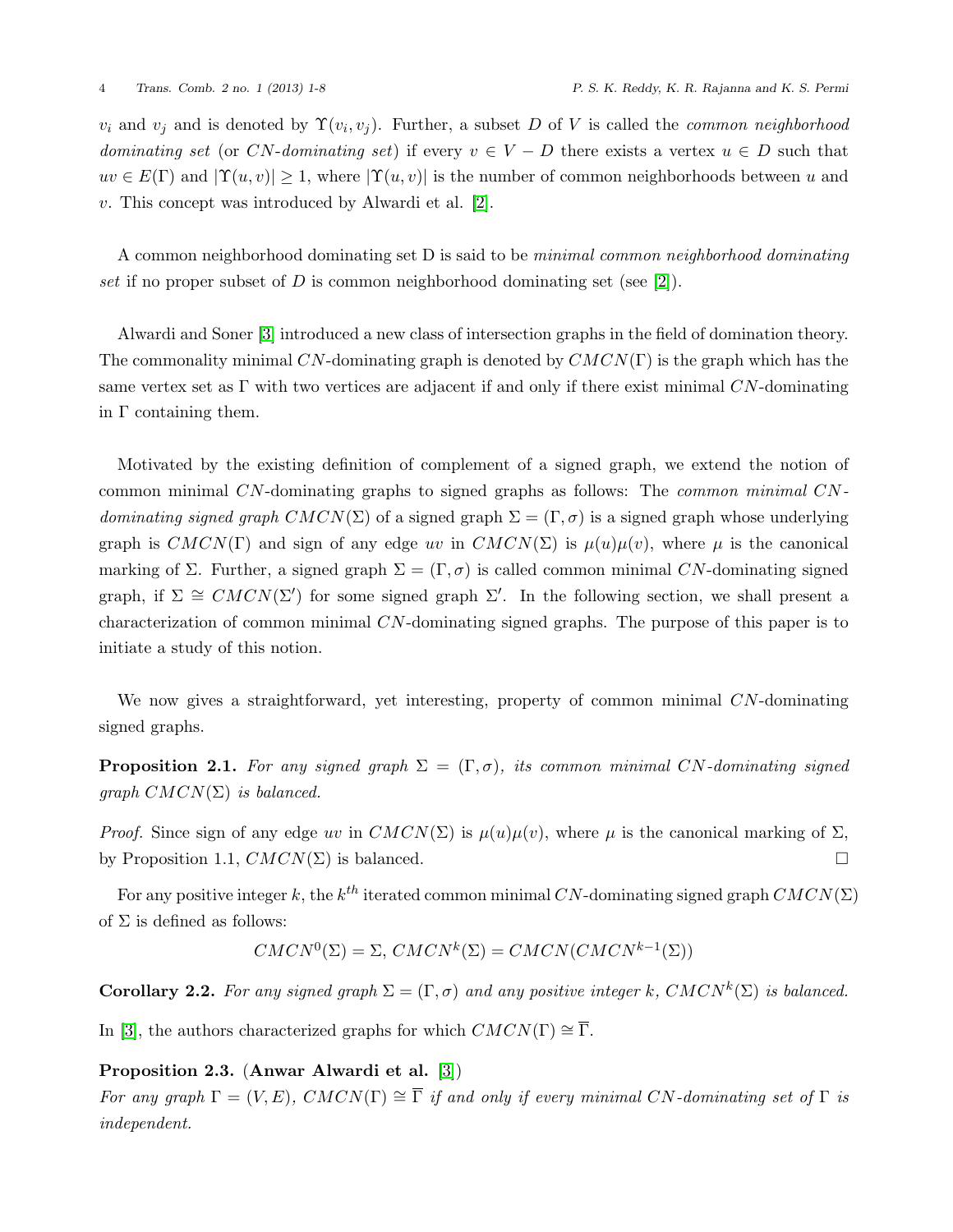We now characterize signed graphs whose common minimal CN-dominating signed graphs and complementary signed graphs are switching equivalent.

**Proposition 2.4.** For any signed graph  $\Sigma = (\Gamma, \sigma)$ ,  $\overline{\Sigma} \sim \text{CMCN}(\Sigma)$  if and only if every minimal  $CN$ -dominating set of  $\Gamma$  is independent.

*Proof.* Suppose  $\overline{\Sigma} \sim \text{CMCN}(\Sigma)$ . This implies,  $\overline{\Gamma} \cong \text{CMCN}(\Gamma)$  and hence by Proposition 2.3, every minimal  $CN$ -dominating set of  $\Gamma$  is independent.

Conversely, suppose that every minimal CN-dominating set of  $\Gamma$  is independent. Then  $\overline{\Gamma} \cong$  $CMCN(\Gamma)$  by Proposition 2.3. Now, if  $\Sigma$  is a signed graph with every minimal CN-dominating set of underlying graph  $\Gamma$  is independent, by the definition of complementary signed graph and Proposition 2.1,  $\overline{\Sigma}$  and  $CMCN(\Sigma)$  are balanced and hence, the result follows from Proposition 1.2.

**Proposition 2.5.** For any two signed graphs  $\Sigma_1$  and  $\Sigma_2$  with the same underlying graph, their common minimal CN-dominating signed graphs are switching equivalent.

Proof. Suppose  $\Sigma_1 = (\Gamma, \sigma)$  and  $\Sigma_2 = (\Gamma', \sigma')$  be two signed graphs with  $\Gamma \cong \Gamma'$ . By Proposition 2.1,  $CMCN(\Sigma_1)$  and  $CMCN(\Sigma_2)$  are balanced and hence, the result follows from Proposition 1.2.  $\square$ 

The notion of *negation*  $\eta(\Sigma)$  of a given signed graph  $\Sigma$  defined in [\[10\]](#page-5-2) as follows:  $\eta(\Sigma)$  has the same underlying graph as that of  $\Sigma$  with the sign of each edge opposite to that given to it in  $\Sigma$ . However, this definition does not say anything about what to do with nonadjacent pairs of vertices in  $\Sigma$  while applying the unary operator  $\eta(.)$  of taking the negation of  $\Sigma$ .

Proposition 2.4 provides easy solutions to other signed graph switching equivalence relations, which are given in the following results.

**Corollary 2.6.** For any signed graph  $\Sigma = (\Gamma, \sigma)$ ,  $\overline{\eta(\Sigma)} \sim CMCN(\Sigma)$  $(or \overline{\Sigma} \sim CMCN(\eta(\Sigma)))$  if, and only if, every minimal CN-dominating set of  $\Gamma$  is independent.

**Corollary 2.7.** For any signed graph  $\Sigma = (\Gamma, \sigma)$ ,  $\overline{\eta(\Sigma)} \sim CMCN(\eta(\Sigma))$  if, and only if, every minimal  $CN$ -dominating set of  $\Gamma$  is independent.

Corollary 2.8. For any signed graph  $\Sigma = (\Gamma, \sigma)$ ,  $CMCN(\Sigma) \sim CMCN(\eta(\Sigma))$ .

For a signed graph  $\Sigma = (\Gamma, \sigma)$ , the  $CMCN(\Sigma)$  is balanced (Proposition 2.1). We now examine, the conditions under which negation of  $CMCN(\Sigma)$  is balanced.

**Proposition 2.9.** Let  $\Sigma = (\Gamma, \sigma)$  be a signed graph. If  $CMCN(\Gamma)$  is bipartite then  $\eta(CMCN(\Sigma))$  is balanced.

*Proof.* Since, by Proposition 2.1,  $CMCN(\Sigma)$  is balanced, each cycle C in  $CMCN(\Sigma)$  contains even number of negative edges. Also, since  $CMCN(\Gamma)$  is bipartite, all cycles have even length; thus, the number of positive edges on any cycle C in  $CMCN(\Sigma)$  is also even. Hence  $\eta(CMCN(\Sigma))$  is balanced.  $\Box$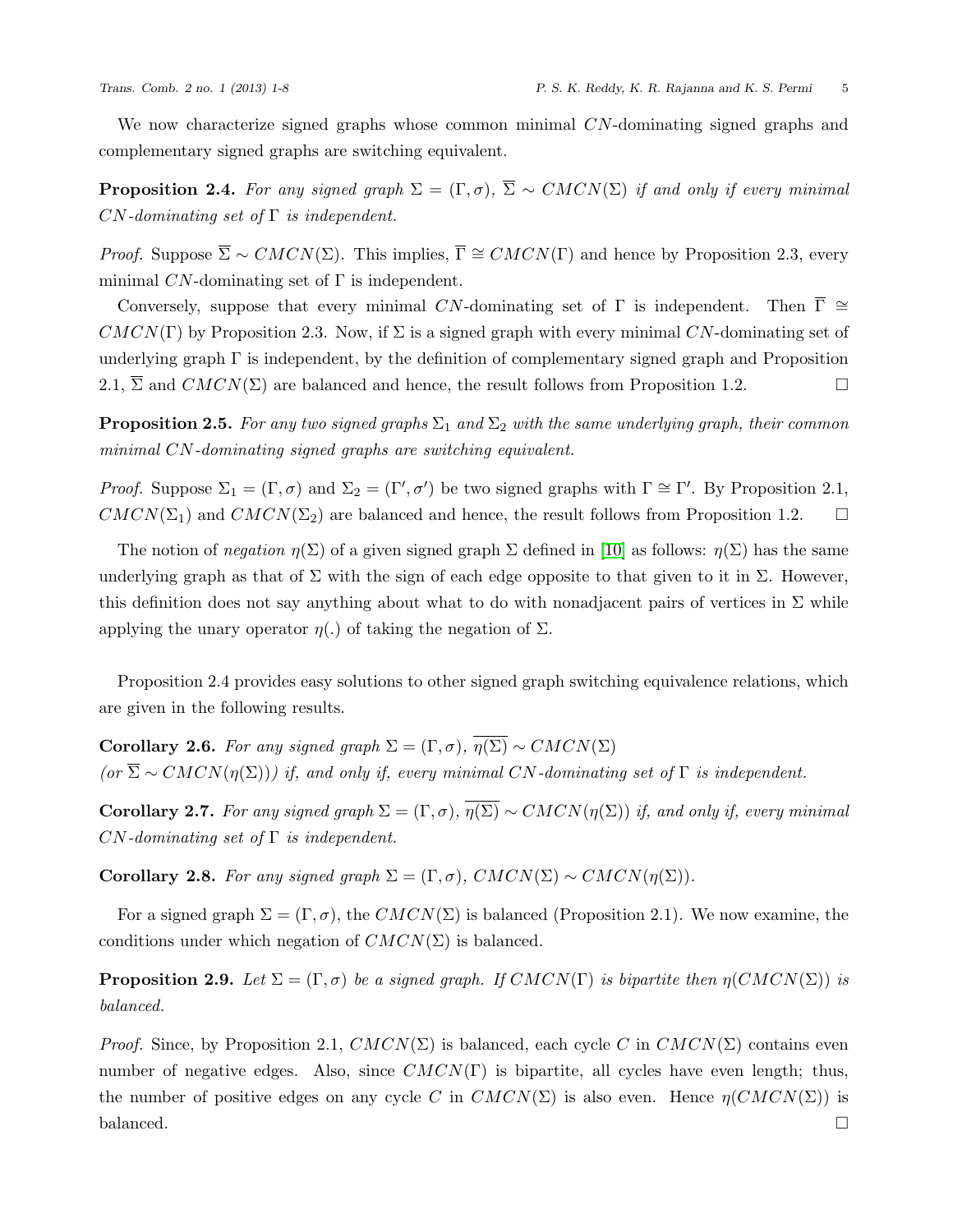## 3. Characterization of Common Minimal CN-Dominating Signed Graphs

The following result characterize signed graphs which are common minimal CN-dominating signed graphs.

**Proposition 3.1.** A signed graph  $\Sigma = (\Gamma, \sigma)$  is a common minimal CN-dominating signed graph if and only if  $\Sigma$  is balanced signed graph and its underlying graph  $\Gamma$  is a  $CMCN(\Gamma)$ .

*Proof.* Suppose that  $\Sigma$  is balanced and its underlying graph  $\Gamma$  is a common minimal CN-dominating graph. Then there exists a graph  $\Gamma'$  such that  $CMCN(\Gamma') \cong \Gamma$ . Since  $\Sigma$  is balanced, by Proposition 1.1, there exists a marking  $\mu$  of  $\Gamma$  such that each edge uv in  $\Sigma$  satisfies  $\sigma(uv) = \mu(u)\mu(v)$ . Now consider the signed graph  $\Sigma' = (\Gamma', \sigma')$ , where for any edge e in  $\Gamma'$ ,  $\sigma'(e)$  is the marking of the corresponding vertex in Γ. Then clearly,  $CMCN(\Sigma') \cong \Sigma$ . Hence  $\Sigma$  is a common minimal CN-dominating signed graph.

Conversely, suppose that  $\Sigma = (\Gamma, \sigma)$  is a common minimal CN-dominating signed graph. Then there exists a signed graph  $\Sigma' = (\Gamma', \sigma')$  such that  $CMCN(\Sigma') \cong \Sigma$ . Hence by Proposition 2.1,  $\Sigma$  is balanced.  $\Box$ 

**Problem 3.2.** Characterize signed graphs for which  $\overline{\Sigma} \cong CMCN(\Sigma)$ .

## Acknowledgments

The authors would like to thank referee for his valuable comments. Also, the authors are grateful to Sri. B. Premnath Reddy, Chairman, Acharya Institutes, for his constant support and encouragement for research and development.

### **REFERENCES**

- <span id="page-5-3"></span>[1] R. P. Abelson and M. J. Rosenberg, Symoblic psychologic: A model of attitudinal cognition, Behav. Sci., 3 (1958) 1-13.
- <span id="page-5-8"></span>[2] A. Alwardi, N. D. Soner and K. Ebadi, On the common neighbourhood domination number, J. Comp. & Math. Sci., 2 no. 3 (2011) 547-556.
- <span id="page-5-9"></span>[3] A. Alwardi and N. D. Soner, Minimal, vertex minimal and commonality minimal CN-dominating graphs, Trans. Comb., 1 no. 1 (2012) 21-29.
- <span id="page-5-5"></span>[4] C. Berge, *Theory of Graphs and its Applications*, Methuen, London, 1962.
- <span id="page-5-7"></span>[5] E. J. Cockayne and S. T. Hedetniemi, Towards a theory of domination in graphs, Networks, 7 (1977) 247-261.
- <span id="page-5-4"></span>[6] C. F. De Jaenisch, Applications de lAnalyse mathematique an Jen des Echecs, 1862.
- [7] D. Easley and J. Kleinberg, Networks, Crowds, and Markets: Reasoning About a Highly Connected World, Cambridge University Press, 2010.
- <span id="page-5-0"></span>[8] F. Harary, Graph Theory, Addison-Wesley Publishing Co., 1969.
- <span id="page-5-1"></span>[9] F. Harary, On the notion of balance of a signed graph, Michigan Math. J., 2 (1953) 143-146.
- <span id="page-5-2"></span>[10] F. Harary, Structural duality, Behavioral Sci., 2 no. 4 (1957) 255-265.
- <span id="page-5-6"></span>[11] O. Ore, Theory of Graphs, Amer. Math. Soc. Collog. Publ., 38 1962.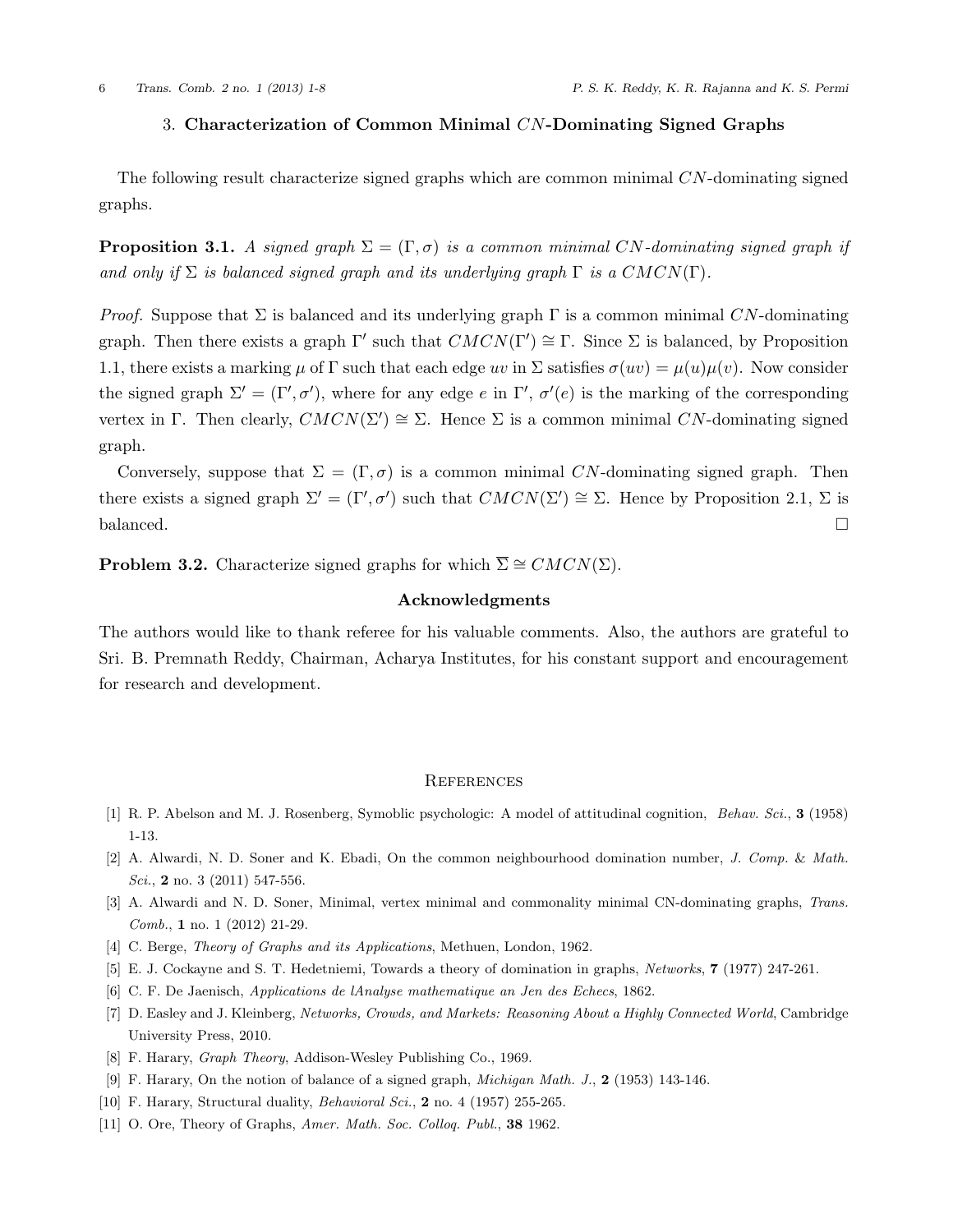- <span id="page-6-2"></span>[12] R. Rangarajan and P. Siva Kota Reddy, The edge  $C_4$  signed graph of a signed graph, Southeast Asian Bull. Math., 34 no. 6 (2010) 1077-1082.
- <span id="page-6-3"></span>[13] R. Rangarajan, M. S. Subramanya and P. Siva Kota Reddy, Neighborhood signed graphs, Southeast Asian Bull. Math., 36 no. 3 (2012) 389-397.
- <span id="page-6-11"></span>[14] W. W. Rouse Ball, Mathematical Recreation and Problems of Past and Present Times, 1892.
- <span id="page-6-1"></span>[15] E. Sampathkumar, Point signed and line signed graphs, Nat. Acad. Sci. Lett., 7 no. 3 (1984) 91-93.
- <span id="page-6-4"></span>[16] E. Sampathkumar, P. Siva Kota Reddy and M. S. Subramanya, Directionally n-signed graphs, Ramanujan Math. Soc., Lecture Notes Series (Proc. Int. Conf. ICDM 2008), 13 (2010) 155-162.
- <span id="page-6-5"></span>[17] E. Sampathkumar, P. Siva Kota Reddy and M. S. Subramanya, Directionally n-signed graphs-II, Int. J. Math. Comb., 4 (2009) 89-98.
- <span id="page-6-10"></span>[18] E. Sampathkumar, M. S. Subramanya and P. Siva Kota Reddy, Characterization of line sidigraphs, Southeast Asian Bull. Math., 35 no. 2 (2011) 297-304.
- <span id="page-6-6"></span>[19] P. Siva Kota Reddy and M. S. Subramanya, Note on path signed graphs, Notes on Number Theory and Discrete Mathematics, 15 no. 4 (2009) 1-6.
- [20] P. Siva Kota Reddy, S. Vijay and V. Lokesha,  $n^{th}$  Power signed graphs, Proc. Jangjeon Math. Soc., 12 no. 3 (2009) 307-313.
- [21] P. Siva Kota Reddy, t-Path Sigraphs, Tamsui Oxf. J. Math. Sci., 26 no. 4 (2010) 433-441.
- [22] P. Siva Kota Reddy, E. Sampathkumar and M. S. Subramanya, Common-edge signed graph of a signed graph, J. Indones. Math. Soc., 16 no. 2 (2010) 105-112.
- [23] P. Siva Kota Reddy, B. Prashanth and T. R. Vasanth Kumar, Antipodal signed directed Graphs, Advn. Stud. Contemp. Math., 21 no. 4 (2011) 355-360.
- [24] P. Siva Kota Reddy and B. Prashanth, The Common Minimal Dominating Signed Graph, Trans. Comb., 1 no. 3 (2012) 39-46.
- [25] P. Siva Kota Reddy and B. Prashanth, S-Antipodal signed graphs, Tamsui Oxford J. of Inf. Math. Sciences, 28 no. 2 (2012) 165-174.
- [26] P. Siva Kota Reddy and S. Vijay, The super line signed graph  $\mathcal{L}_r(S)$  of a signed Graph, Southeast Asian Bulletin of Mathematics, 36 no. 6 (2012) 875-882.
- [27] P. Siva Kota Reddy and U. K. Misra, Common Minimal Equitable Dominating Signed Graphs, Notes on Number Theory and Discrete Mathematics, 18 no. 4 (2012) 40-46.
- [28] P. Siva Kota Reddy and U. K. Misra, The Equitable Associate Signed Graphs, Bull. Int. Math. Virtual Inst., 3 no. 1 (2013) 15-20.
- [29] P. Siva Kota Reddy, U. K. Misra and P. N. Samanta, The Minimal Equitable Dominating Signed Graphs, Bull. of Pure & Appl. Math.,  $(2013)$  to appear.
- <span id="page-6-7"></span>[30] P. Siva Kota Reddy and B. Prashanth, Note on Minimal Dominating Signed Graphs, Bull. of Pure & Appl. Math., (2013) to appear.
- <span id="page-6-8"></span>[31] T. Sozánsky, Enueration of weak isomorphism classes of signed graphs, J. Graph Theory, 4 no. 2 (1980) 127-144.
- <span id="page-6-12"></span>[32] A. M. Yaglom and I. M. Yaglom, Challenging mathematical problems with elementary solutions, Combinatorial Analysis and Probability Theory, 1 1964.
- <span id="page-6-9"></span>[33] T. Zaslavsky, Signed graphs, Discrete Appl. Math., 4 no. 1 (1982) 47-74.
- <span id="page-6-0"></span>[34] T. Zaslavsky, A mathematical bibliography of signed and gain graphs and its allied areas, Electron. J. Combin., 8 no. 1 (1998) Dynamic Surveys, no. DS8.

#### P. Siva Kota Reddy

Department of Mathematics, Acharya Institute of Technology Bangalore-560 090, India